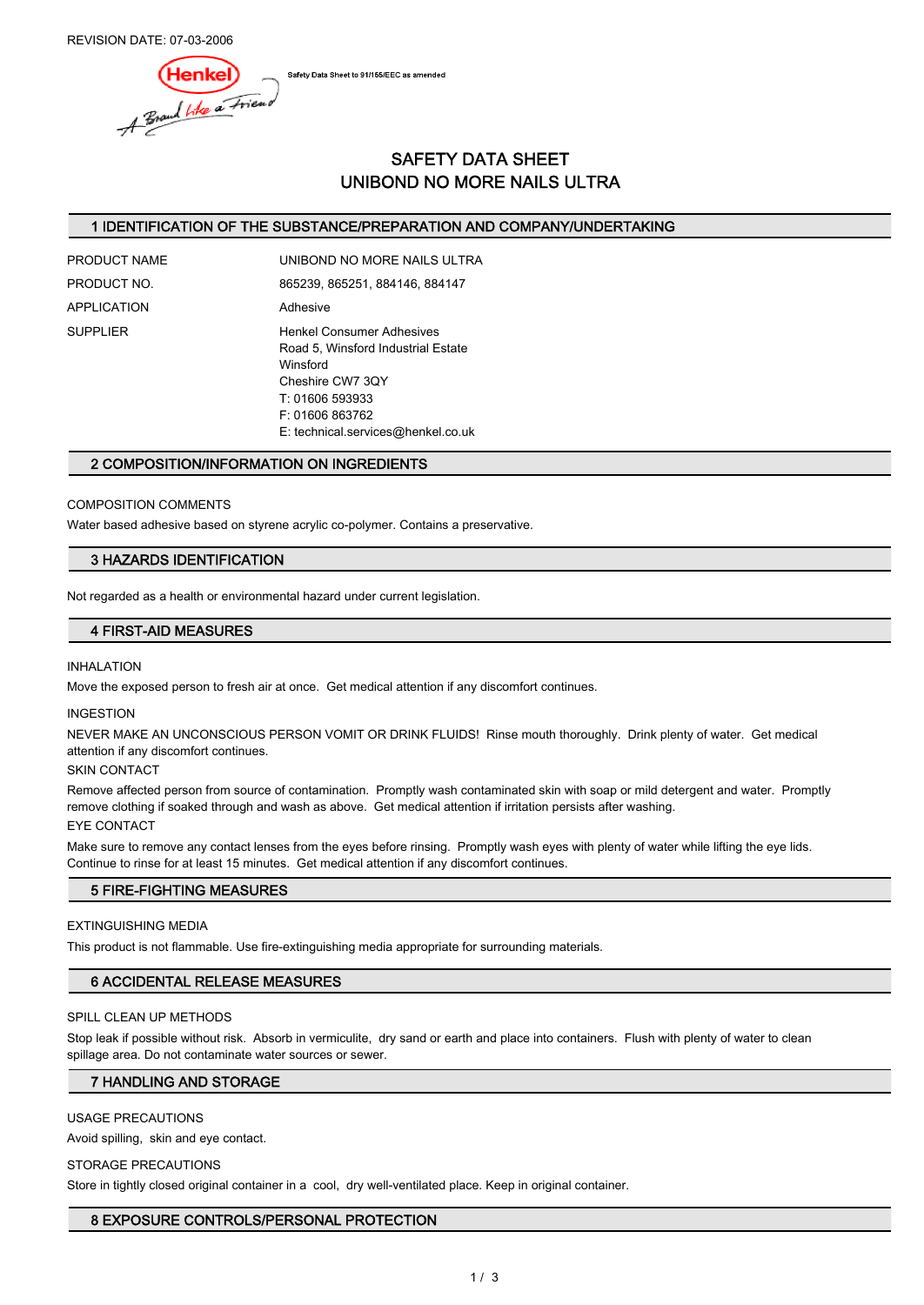# UNIBOND NO MORE NAILS ULTRA

### INGREDIENT COMMENTS

OES = Occupational Exposure Standard. MEL = Maximum Exposure Limit.

PROTECTIVE EQUIPMENT



ENGINEERING MEASURES

Provide adequate general and local exhaust ventilation.

HAND PROTECTION

Use suitable protective gloves if risk of skin contact. Rubber or plastic.

EYE PROTECTION

If risk of splashing, wear safety goggles or face shield.

### OTHER PROTECTION

Wear appropriate clothing to prevent any possibility of skin contact.

### HYGIENE MEASURES

DO NOT SMOKE IN WORK AREA! Wash at the end of each work shift and before eating, smoking and using the toilet. Wash promptly if skin becomes wet or contaminated. Promptly remove any clothing that becomes contaminated. Use appropriate skin cream to prevent drying of skin. When using do not eat, drink or smoke.

### 9 PHYSICAL AND CHEMICAL PROPERTIES

| APPEARANCE        | Paste                           |                  |                   |  |
|-------------------|---------------------------------|------------------|-------------------|--|
| <b>COLOUR</b>     | White                           |                  |                   |  |
| <b>ODOUR</b>      | Characteristic                  |                  |                   |  |
| <b>SOLUBILITY</b> | Miscible with water.            |                  |                   |  |
| RELATIVE DENSITY  | $1.30 \text{ @ } 20 \text{ °C}$ | <b>VISCOSITY</b> | ~70000 Ps @ 20 °c |  |

# 10 STABILITY AND REACTIVITY

**STABILITY** 

Stable under normal temperature conditions. Avoid: Freezing.

CONDITIONS TO AVOID

Avoid excessive heat for prolonged periods of time.

### HAZARDOUS DECOMPOSITION PRODUCTS

Fire creates: Carbon monoxide (CO). Carbon dioxide (CO2).

### 11 TOXICOLOGICAL INFORMATION

#### HEALTH WARNINGS

No specific health warnings noted.

### 12 ECOLOGICAL INFORMATION

### **ECOTOXICITY**

Not regarded as dangerous for the environment.

### 13 DISPOSAL CONSIDERATIONS

### DISPOSAL METHODS

Dispose of waste and residues in accordance with local authority requirements.

# 14 TRANSPORT INFORMATION

ROAD TRANSPORT NOTES Not Classified RAIL TRANSPORT NOTES Not Classified. SEA TRANSPORT NOTES Not Classified.